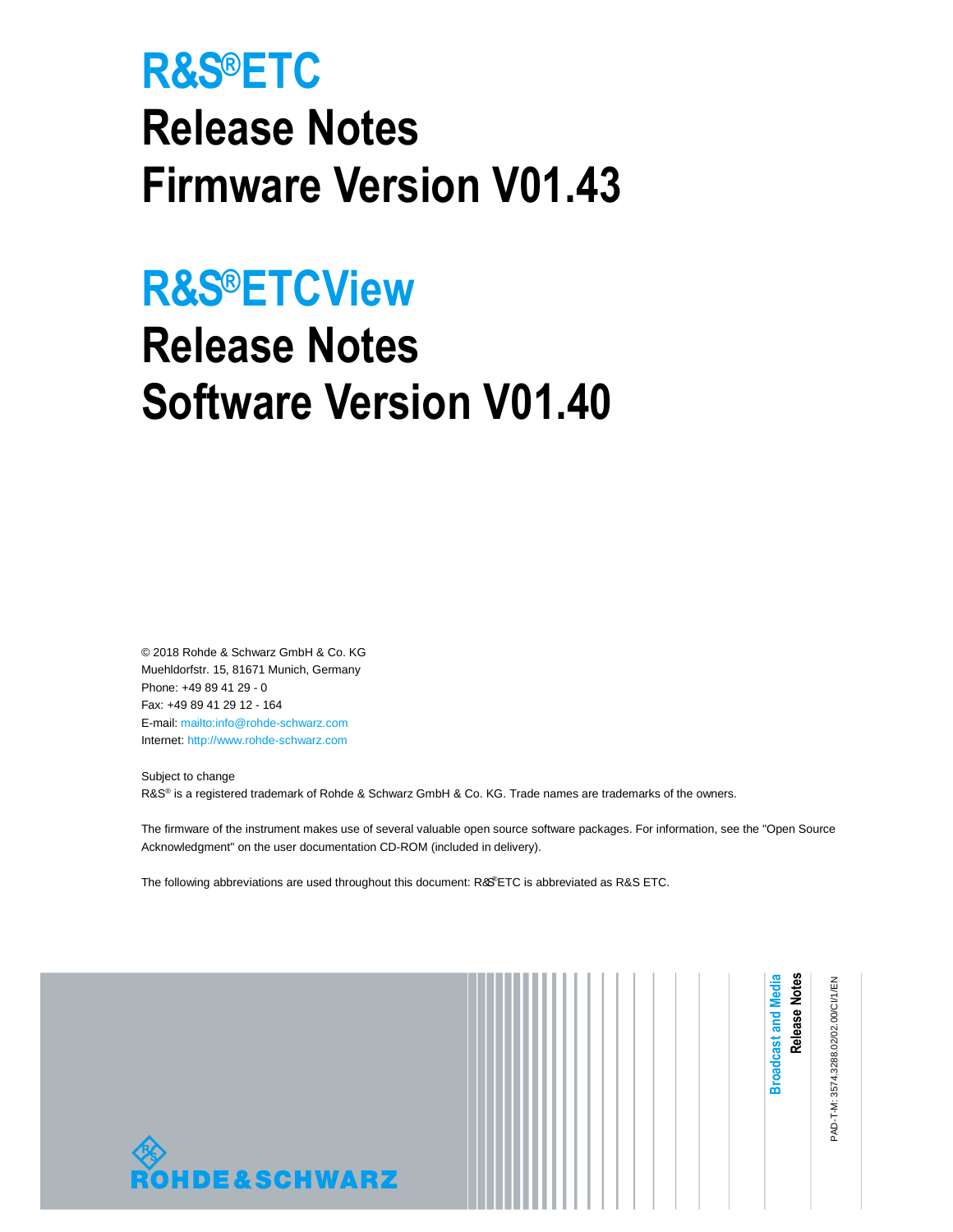# **Contents**

| <b>1.1New Functions3</b>                                       |  |
|----------------------------------------------------------------|--|
|                                                                |  |
| 1.3Improvements 4                                              |  |
| 1.4Known Issues 5                                              |  |
| 2Information on the Current R&S ETCView Version and History  6 |  |
| <b>2.1New Functions6</b>                                       |  |
|                                                                |  |
| 2.3Improvements 7                                              |  |
| 2.4Known Issues 7                                              |  |
|                                                                |  |
|                                                                |  |
|                                                                |  |
|                                                                |  |
|                                                                |  |
|                                                                |  |
|                                                                |  |
|                                                                |  |
|                                                                |  |
|                                                                |  |
|                                                                |  |
|                                                                |  |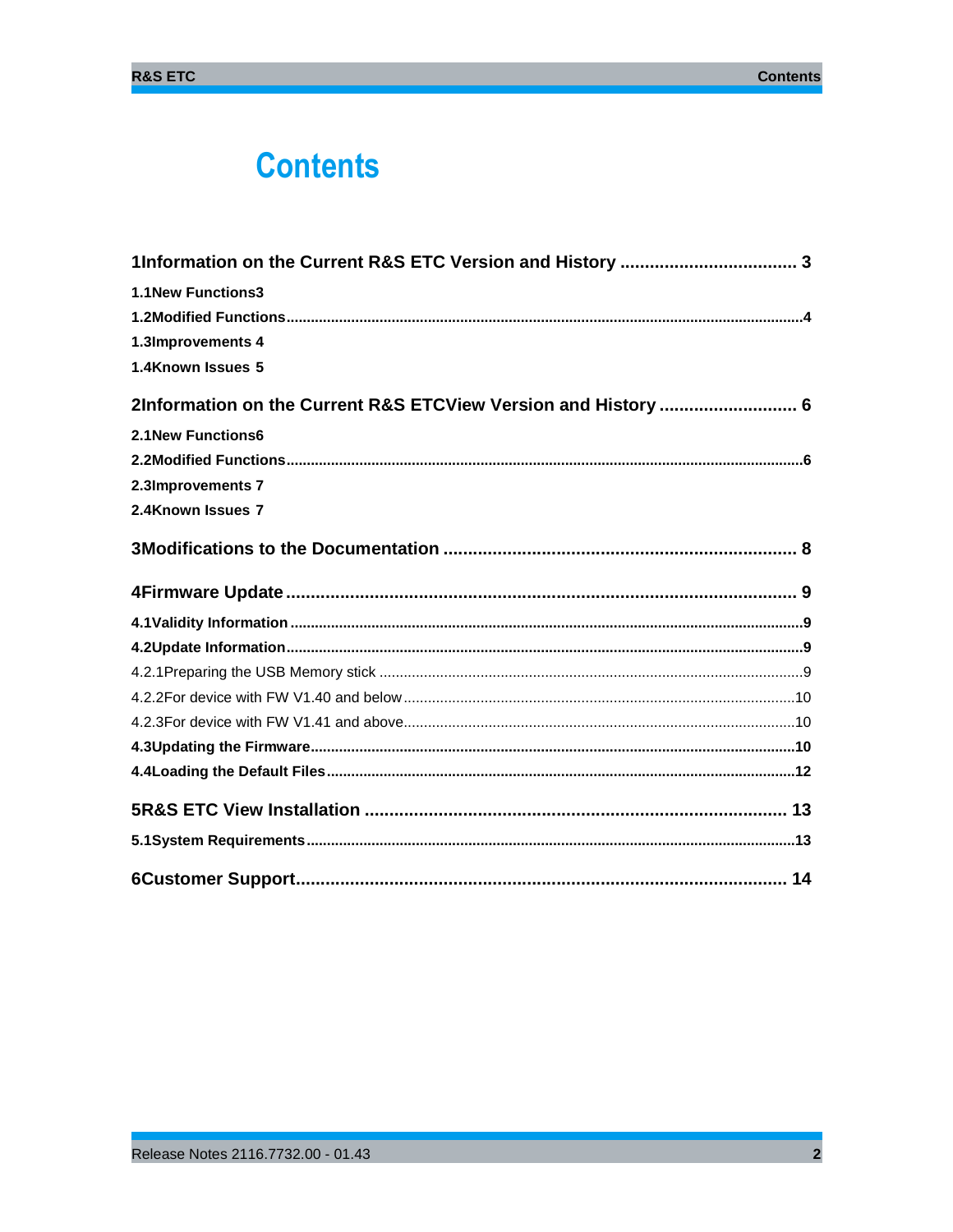# **1 Information on the Current R&S ETC Version and History**

# **1.1 New Functions**

The following table lists the new functions and indicates the version in which the new function was introduced:

#### **Improvements of Firmware V1.43:**

| <b>Version</b> | <b>⊩Function</b>                                                                                                                                                                                                                                                                                   |
|----------------|----------------------------------------------------------------------------------------------------------------------------------------------------------------------------------------------------------------------------------------------------------------------------------------------------|
| V1.43          | Generic support of any VSWR bridge. This feature is available in menu Setup: Auto<br>Accessory Detection: Off, Manually Selected Accessory: FSH-Zx. This will activate the<br>reflection measurement S11 also for generic VSWR bridges (eq R&S ZRB2) that do not<br>support an automatic detection |

The following table lists the previous functions and their respective version in which the function was introduced:

| <b>Version</b> | <b>Function</b>                                                                                                                                        |
|----------------|--------------------------------------------------------------------------------------------------------------------------------------------------------|
| V1.42          | New menu item to reset MPEG decoder hardware without power off device.                                                                                 |
| V1.42          | Support up to 40 services in transport stream.                                                                                                         |
| V1.41          | MPEG firmware version number display on hardware/software information view.                                                                            |
| V1.41          | Support viewing of screenshot (*.jpg and *.png) on device.                                                                                             |
| V1.41          | Support of NRP power sensors (NRP Z11, NRP Z21, NRP Z22, NRP Z23, NRP Z24,<br>NRP Z31, NRP Z51, NRP Z55, NRP Z56, NRP Z57, NRP Z81, NRP Z91, NRP Z92). |
| V1.40          | MPEG decoder features supported for all TV standards supported by ETC.                                                                                 |
| V1.40          | Selection of video PID and audio PID for decoding.                                                                                                     |
| V1.40          | LIVE video display in full screen.                                                                                                                     |
| V1.40          | Support decoding of video format MPEG2 and H264.                                                                                                       |
| V1.40          | Support decoding of audio format MPEG1 and MPEG2. Other format for AC3 and AAC<br>will be supported later.                                             |
| V1.30          | Supports selection of T2-Base or T2-Lite on "Demod Settings" menu.                                                                                     |
| V1.30          | Supports PP8 and PLP coderate of 1/3 and 2/5.                                                                                                          |
| V1.30          | Add new parameters of L12-post scrambled and L1-base Lite in L1-Pre Signaling info<br>view.                                                            |
| V1.30          | Support ISDB-T <sub>mm</sub> with new FPGA design.                                                                                                     |
| V1.30          | Extend SCPI command for Amplitude-Phase-Group Delay measurement. Refer to User<br>Manual for more details.                                             |
| V1.30          | Support data logging for TV Analyzer measurement mode for all TV standards.                                                                            |
| V1.21          | Support DVB-T2 V1.3.1 (L1 post-scrambling) and ESR5 measurement.                                                                                       |
| V1.21          | Support manual entry of transformer loss (750hm) for TV Analyzer and Spectrum<br>mode.                                                                 |
| V1.21          | Support SCPI commands for Amplitude-Phase-Group Delay measurement.                                                                                     |
| V1.20          | Support ETC-K180 (Amplitude-Phase-Group Delay Measurement).                                                                                            |
| V1.10          | Support BC Drive test software.                                                                                                                        |
| V1.10          | Support saving to USB memory stick.                                                                                                                    |
| V1.10          | Add new "SCPI: SYSTem:GPS:SPEed?"                                                                                                                      |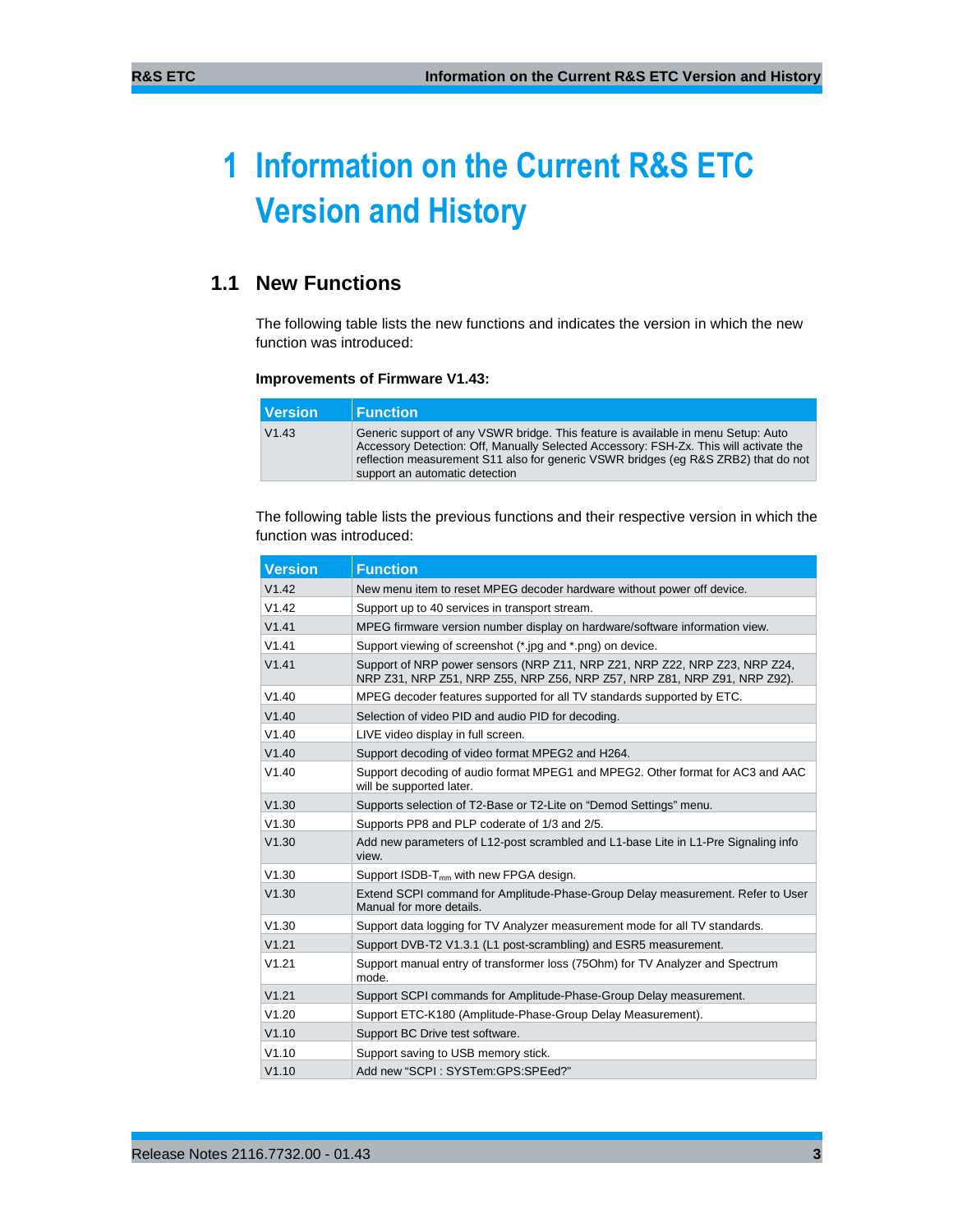| <b>Version</b>  | $\blacksquare$ Function                |
|-----------------|----------------------------------------|
| $ V1.10\rangle$ | Add new "SCPI: SYSTem:GPS:TRACkangle?" |

# **1.2 Modified Functions**

The following table lists the modified functions and indicates the version in which the modification was carried out:

#### **Modifications of Firmware V1.43:**

| <b>Version</b> | Function |
|----------------|----------|
| V1.43          | None     |

The following table lists the previous modified functions and their respective version in which the modification was carried out:

| <b>Version</b> | <b>Function</b>                                                                                                                                        |
|----------------|--------------------------------------------------------------------------------------------------------------------------------------------------------|
| V1.41          | Support of updated FSH-Z18 power sensor.                                                                                                               |
| V1.41          | MPEG firmware update procedure. Please refer to section 4.3 for the detailed<br>instructions for firmware updating procedure.                          |
| V1.31          | Support of ISDB-T <sub>mm</sub> Super Segment Type A (13 segments). Linked transmission phase<br>compensation is implemented according to ARIB STD-B46 |
| V1.30          | Improve reception for low signal power or low C/N values.                                                                                              |
| V1.21          | Saving of the Amplitude / Phase / Group Delay calibration file in binary. Please perform<br>a new calibration routine to get the new calibration data. |
| V1.20          | Modified Channel Adaption description to<br>- Slow/Laboratory<br>- Fast/SFN<br>- Mobile                                                                |
| V1.20          | Improved the contrast for inactive menu touch-screen button.                                                                                           |

# **1.3 Improvements**

The following tables list the improvements and indicate since which version the issue could be observed:

#### **Improvements of Firmware V1.43:**

| <b>since</b> | Function <sup>1</sup> |
|--------------|-----------------------|
| V1.43        | None                  |

The following tables list the previous improvements and their respective version in which the issue could be observed:

| <b>Since</b> | <b>Function</b>                         |
|--------------|-----------------------------------------|
| V1.42        | Fixed MPEG decoding service switching.  |
| V1.42        | Fixed device instrument mode switching. |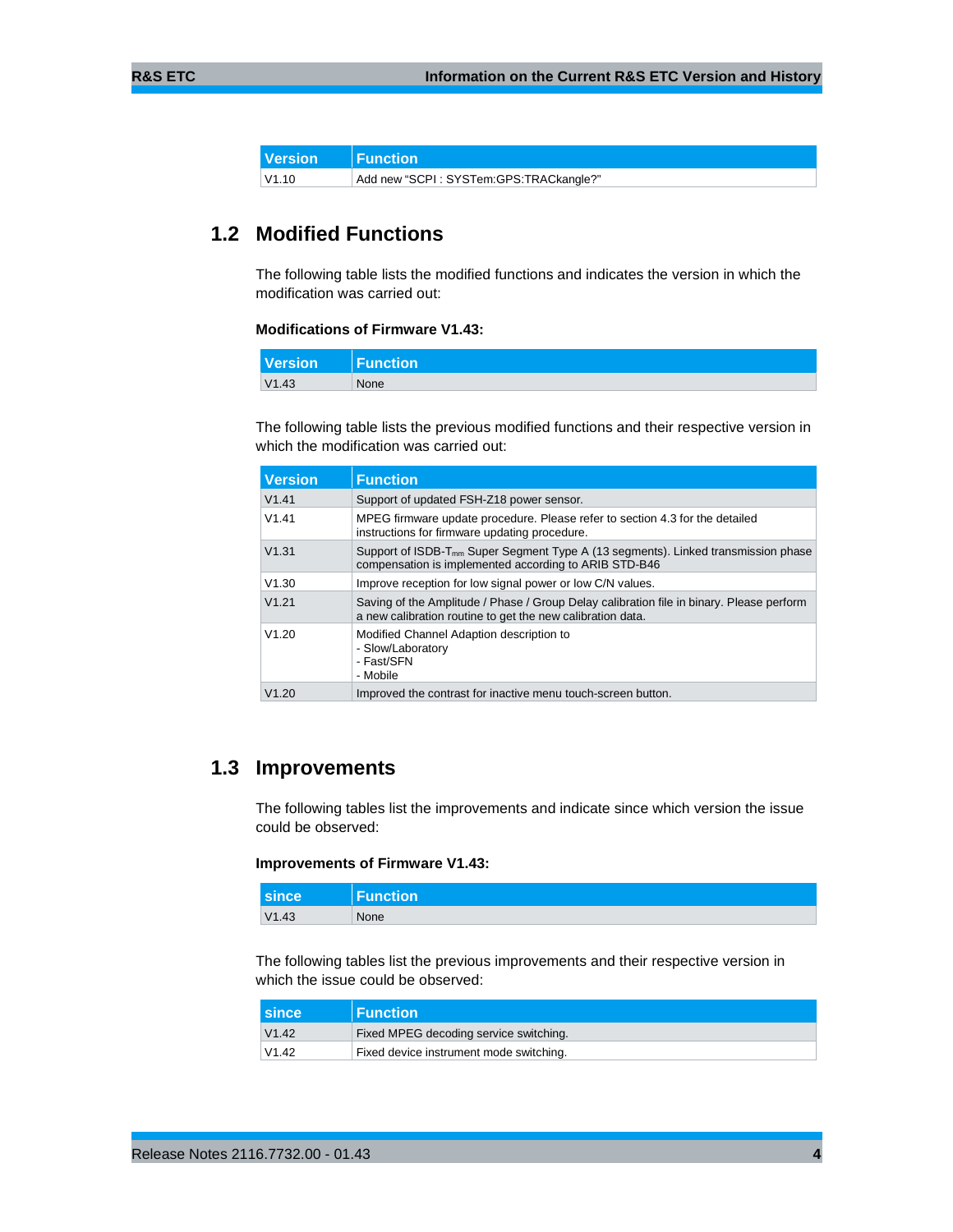| since | <b>Function</b>                                                                                                                                                                |
|-------|--------------------------------------------------------------------------------------------------------------------------------------------------------------------------------|
| V1.42 | Fixed "CALCulate:DTV:RESult:L1Post? APLP" to return "PLP Rotation, PLP FEC Type<br>and PLP Playload Type" data.                                                                |
| V1.41 | Fixed Amplitude-Phase-Group Delay measurement result due to wrong set of<br>calibration data. Please remember to perform the alignment routine to get new<br>calibration data. |
| V1.41 | Fixed GPS unreadable coordinates data when GPS signal is lost and fixed.                                                                                                       |
| V1.41 | Fixed / Improve GPS receiver (HA-Z240) auto detection.                                                                                                                         |
| V1.31 | DVB-T2: SCPI command "CALCulate:DTV:RESult:PLP:SYNC?" is returning the correct<br>SYNC status when it is locked or UNSY status when it is unlocked.                            |
| V1.30 | DVB-T2 : Temporary Unsync when frequency offset is drifting beyond +/- 1/2 * carrier<br>distance.                                                                              |
| V1.30 | DVB-T2 : bad synchronization on 0dB echoes.                                                                                                                                    |
| V1.21 | The GPS data for southern hemisphere is correctly detected and displayed.                                                                                                      |
| V1.21 | The Amplitude "Ref Offset" value is not reset to 0dB when switching from TA<br>measurement mode to SA measurement mode                                                         |
| V1.10 | Fixed minor issues for SCPI commands.                                                                                                                                          |
| V1.10 | Fixed "AUTO LOW DISTORTION" attenuation.                                                                                                                                       |

# **1.4 Known Issues**

The following tables list the known issues and indicate since which version the issue could be observed:

| since | <b>Function</b> |
|-------|-----------------|
|       | None            |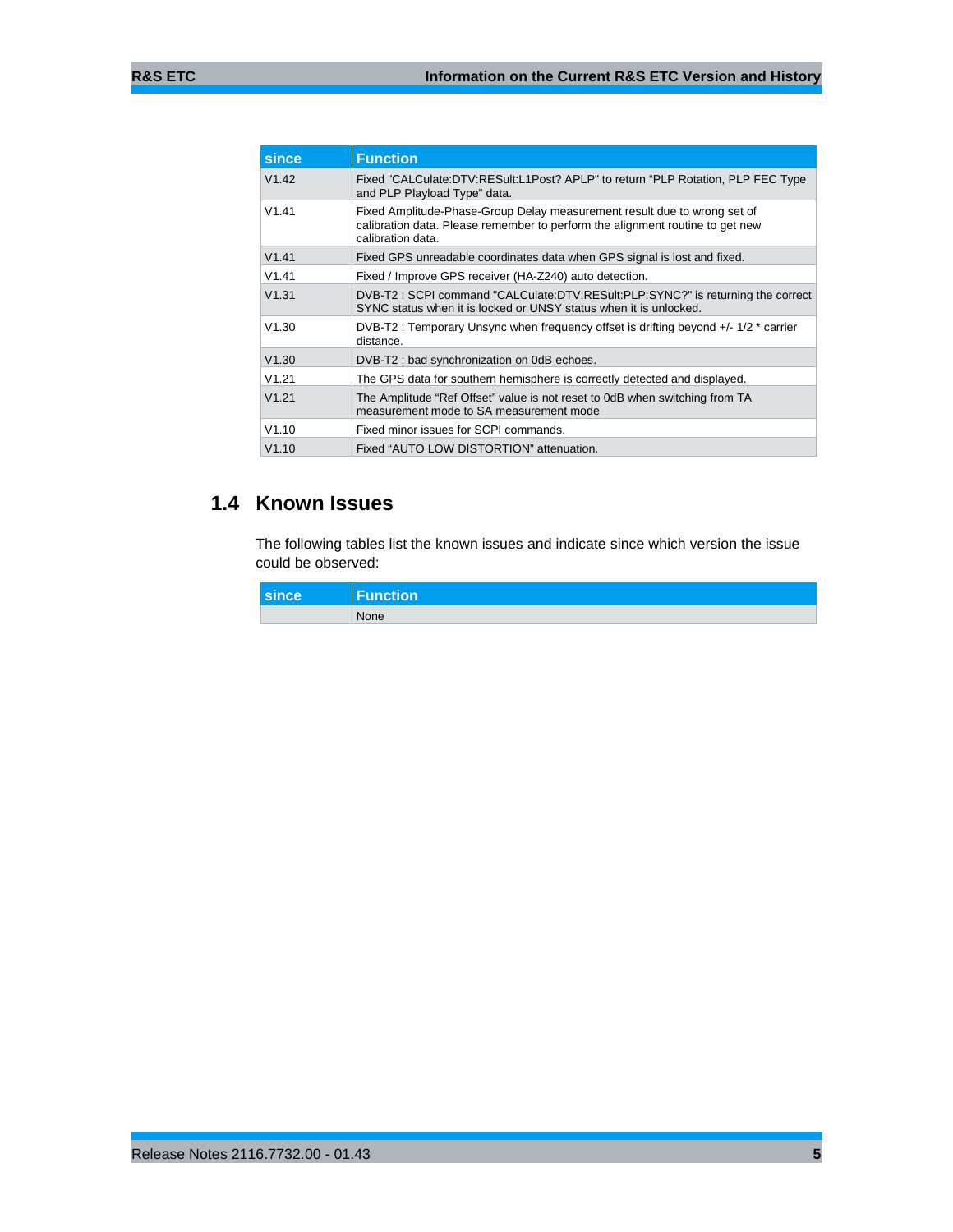# **2 Information on the Current R&S ETCView Version and History**

# **2.1 New Functions**

The following table lists the new functions and indicates the version in which the new function was introduced:

#### **Improvements of Software V1.40:**

| <b>Version</b> | $\blacksquare$ Function                  |
|----------------|------------------------------------------|
| V1.40          | Support partial MPEG decoder parameters. |

The following table lists the previous functions and their respective version in which the function was introduced:

| l Version | <b>Function</b>                                                                |
|-----------|--------------------------------------------------------------------------------|
| V1.30     | Support transfer of data logging files from SD card and internal memory to PC. |
| V1.30     | Support setting of T2 profile (T2-Base / T2-Lite) for DVB-T2.                  |
| V1.20     | Support Amplitude-Phase-Group Delay sweep.                                     |

# **2.2 Modified Functions**

The following table lists the modified functions and indicates the version in which the modification was carried out:

#### **Modifications of Software V1.40:**

| I Version | $\blacksquare$ Function                                                                                          |
|-----------|------------------------------------------------------------------------------------------------------------------|
| V1.40     | Support ETC firmware V1.30 and above.                                                                            |
|           | Please manually uninstall any ETC View version lower than ETC View V1.20<br>before installation of new software. |

The following table lists the previous modified functions and their respective version in which the modification was carried out:

| <b>Version</b> | <b>Function</b>                                                                                                  |
|----------------|------------------------------------------------------------------------------------------------------------------|
| V1.30          | Support ETC firmware V1.30 or V1.31.                                                                             |
|                | Please manually uninstall any ETC View version lower than ETC View V1.20<br>before installation of new software. |
| V1.20          | Support ETC firmware V1.20 or V1.21.                                                                             |
|                | Please manually uninstall any ETC View version lower than ETC View V1.20<br>before installation of new software. |
| V1.10          | Support ETC firmware V1.10.                                                                                      |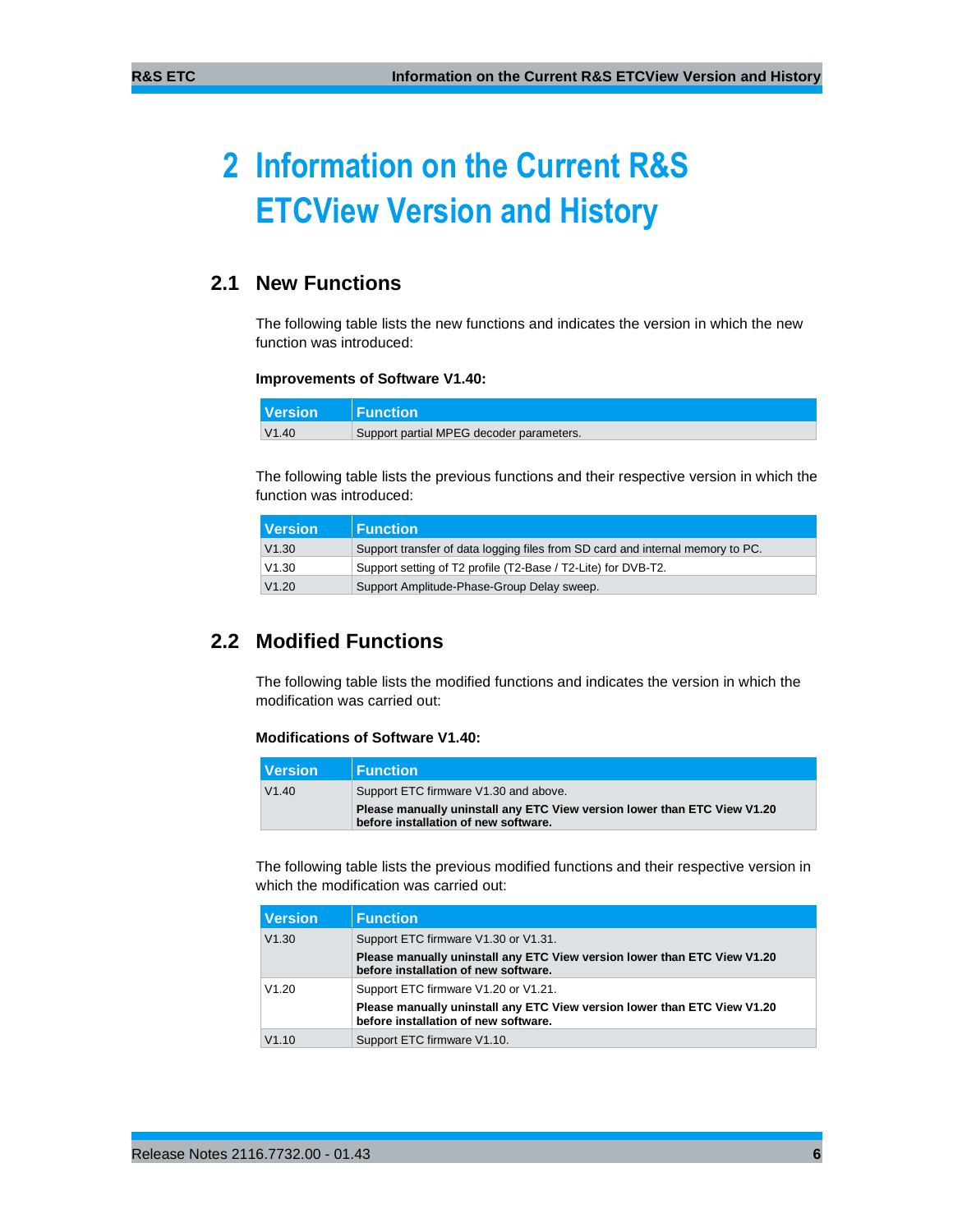# **2.3 Improvements**

The following tables list the improvements and indicate since which version the issue could be observed:

#### **Improvements of Software V1.40:**

| <b>since</b> | Function |
|--------------|----------|
|              | None     |

The following tables list the previous improvements and their respective version in which the issue could be observed:

| since | $\blacksquare$ Function                                             |
|-------|---------------------------------------------------------------------|
| V1.20 | Fixed installation issue when ETH View is installed on the same PC. |

### **2.4 Known Issues**

The following tables list the known issues and indicate since which version the issue could be observed:

| since | Function |
|-------|----------|
|       | None     |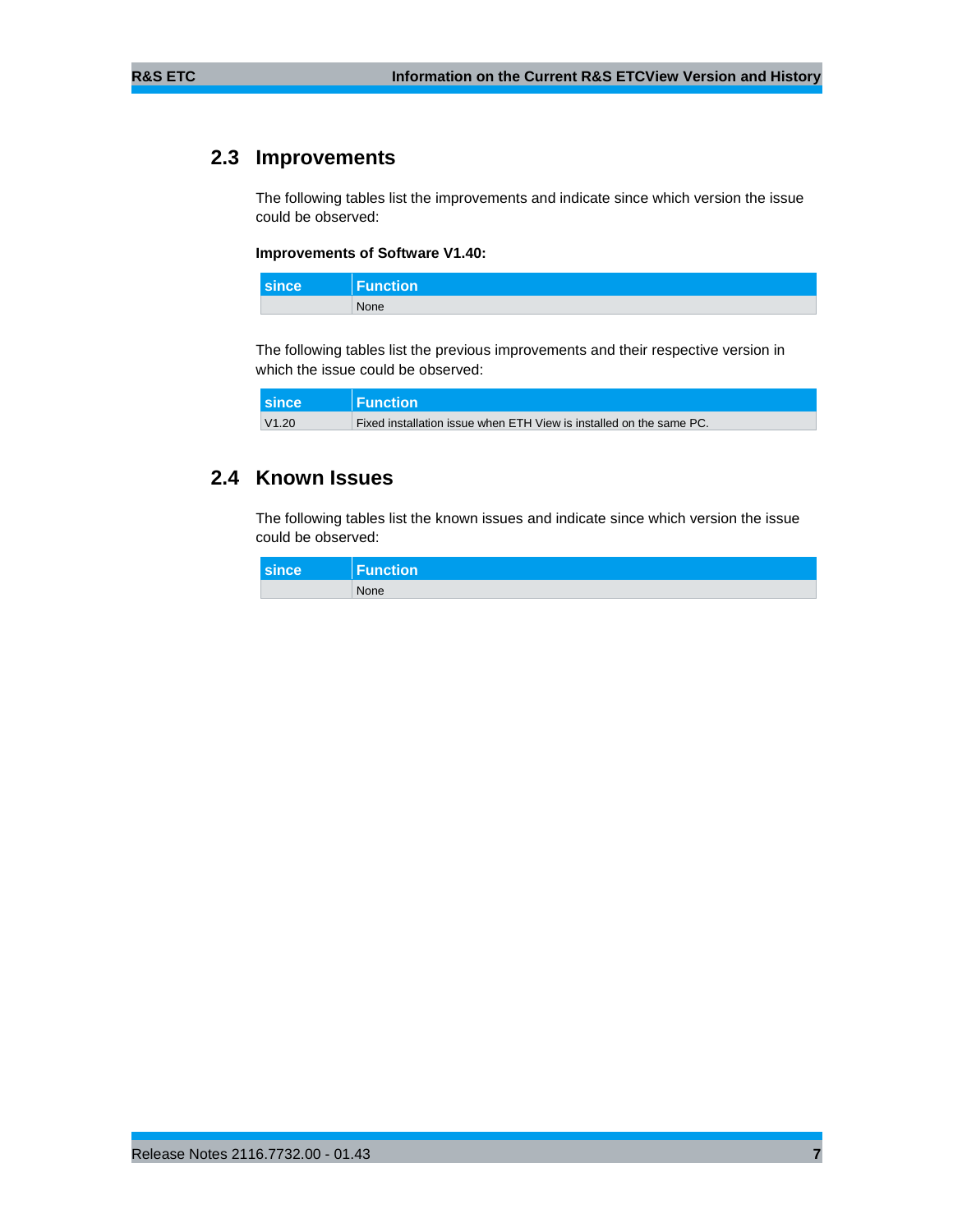# **3 Modifications to the Documentation**

The latest quick guide manual can be downloaded from the R&S® ETC TV Analyzer product web page under: http://www.rohde-schwarz.com. Select "DOWNLOADS" and "MANUALS".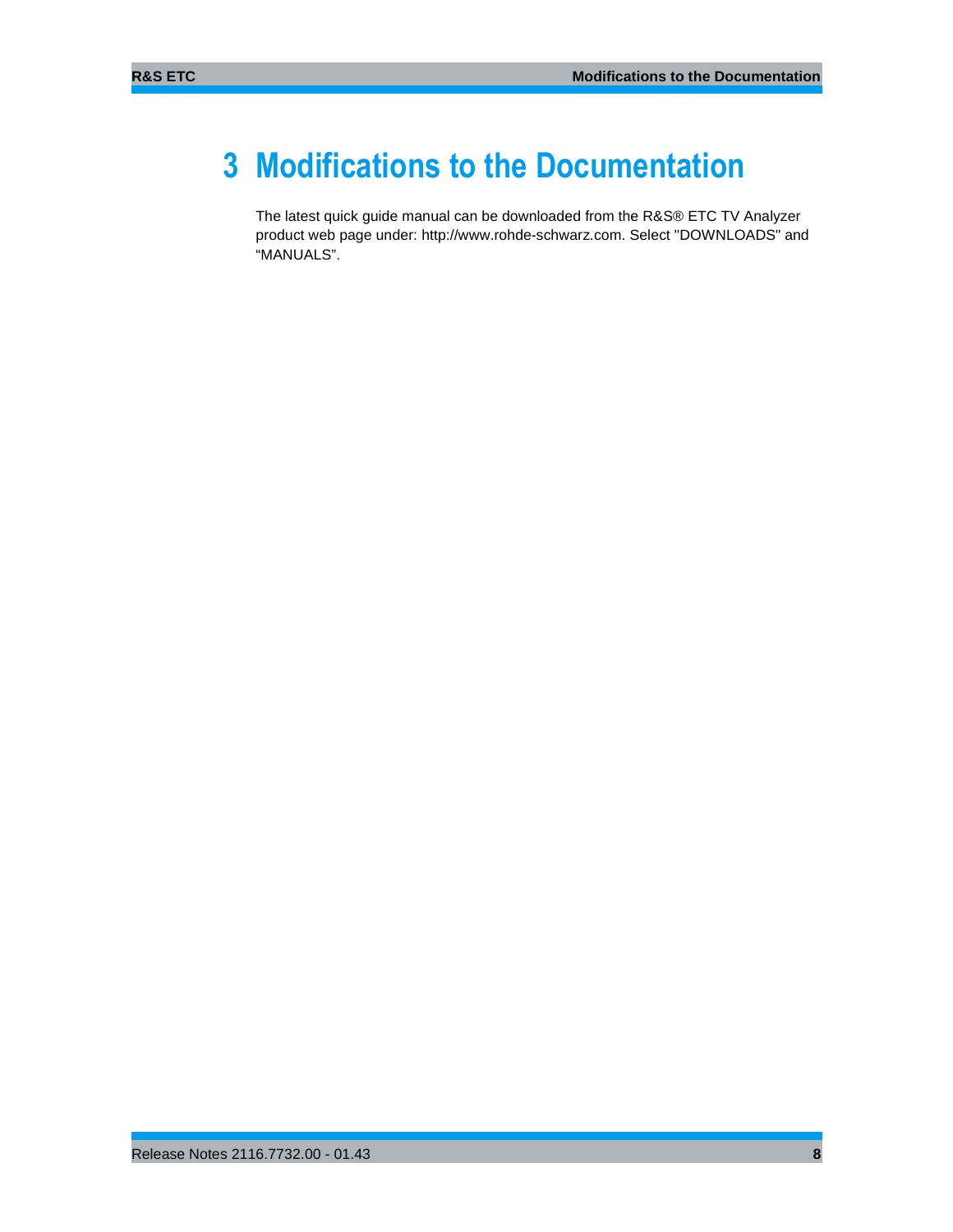# **4 Firmware Update**

The current firmware version is provided for download at http://www.rohde-schwarz.com/downloads/firmware/etc.html

In order to install the firmware, it must first be copied to a USB memory stick for installing a new firmware version.

For information on updating software options refer to the Quick Reference Guide, chapter 2.

### **4.1 Validity Information**

| l Device i | <b>Order Number</b> |
|------------|---------------------|
| ETC 04     | 2116.5000.04        |
| ETC 08     | 2116.5000.08        |

### **4.2 Update Information**

### **4.2.1 Preparing the USB Memory stick**

## **NOTICE**

#### **Firmware update for device with FW Version 1.40 and below.**

If the device is with FW V1.40 and below, please install the MPEG pre-installer package first (See section 4.2.2). After installing this pre-installer, the normal firmware update can be executed.

If the pre-installer is not installed prior to installation of FW V1.41 and above, an error message will be displayed.

If the device is with FW V1.41 and above, please proceed to section 4.3 for the normal firmware update procedure.

Download the firmware update package from the R&S website into an empty folder on your PC.

The update package comes as a self-extracting \*.ZIP file, e.g. "ETC V1.00.EXE" for version 1.00.

Start the \*.EXE file.

Select the folder for the extracted files.

Press the OK button to start the file extraction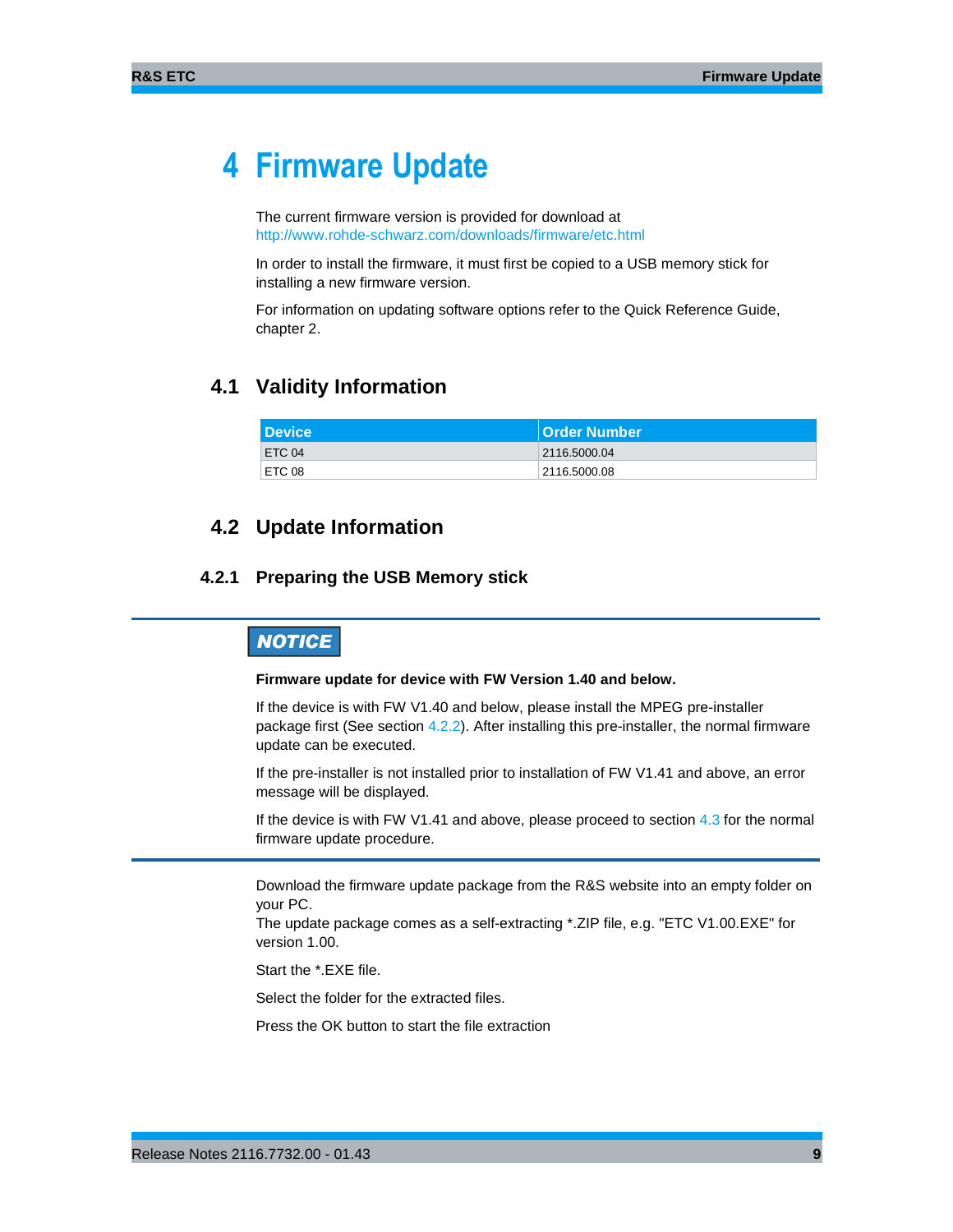### **4.2.2 For device with FW V1.40 and below**

Copy the files from the pre-installer folder into the root directory of the USB memory stick. There is no need to create a subfolder for the files. The update will not work when the files are copied to subfolder.

The root directory of the USB memory stick should now contain the following files :

- updater\_TA\_P01\_41\_0000.bin
- osimage\_TA\_P01\_41\_0000.bin
- splashscreen\_TA.bmp

The pre-installer image is now ready for use.

Please proceed to section 4.3 Updating the Firmware to perform the update.

After installation of this pre-installer, please proceed to section 4.2.3 to complete the normal firmware installation.

### **4.2.3 For device with FW V1.41 and above**

If the above pre-installer step is executed, please remove the files from the USB memory stick before proceeding. If there is multiple devices to be updated, copying the firmware files to a new USB memory stick will be easier for multiple installation.

Copy all the files into the root directory of the USB memory stick. There is no need to create a subfolder for the files. The update will not work when the files are copied to subfolder.

The root directory of the USB memory stick should now contain the following files:

- bootloader\_TA\_Vxx\_xx.bin
- fpgaloadfile\_TA\_Vxx.xx.bin
- osimage\_TA\_Vxx\_xx.bin
- updater\_TA\_Vxx\_xx.bin
- splashscreen\_TA.bmp
- rootfs.jffs2
- ubootcfg1.bin
- ubootcfg2.bin
- vmlinux.ub

The USB memory stick is now ready for use.

## **4.3 Updating the Firmware**

- 1. Switch off the instrument.
- 2. Insert the USB stick into the USB slot of the instrument.
- 3. Connect the instruments to AC mains via its AC power supply.
- 4. Press the keys PRESET and 8 on the numeric keypad simultaneously.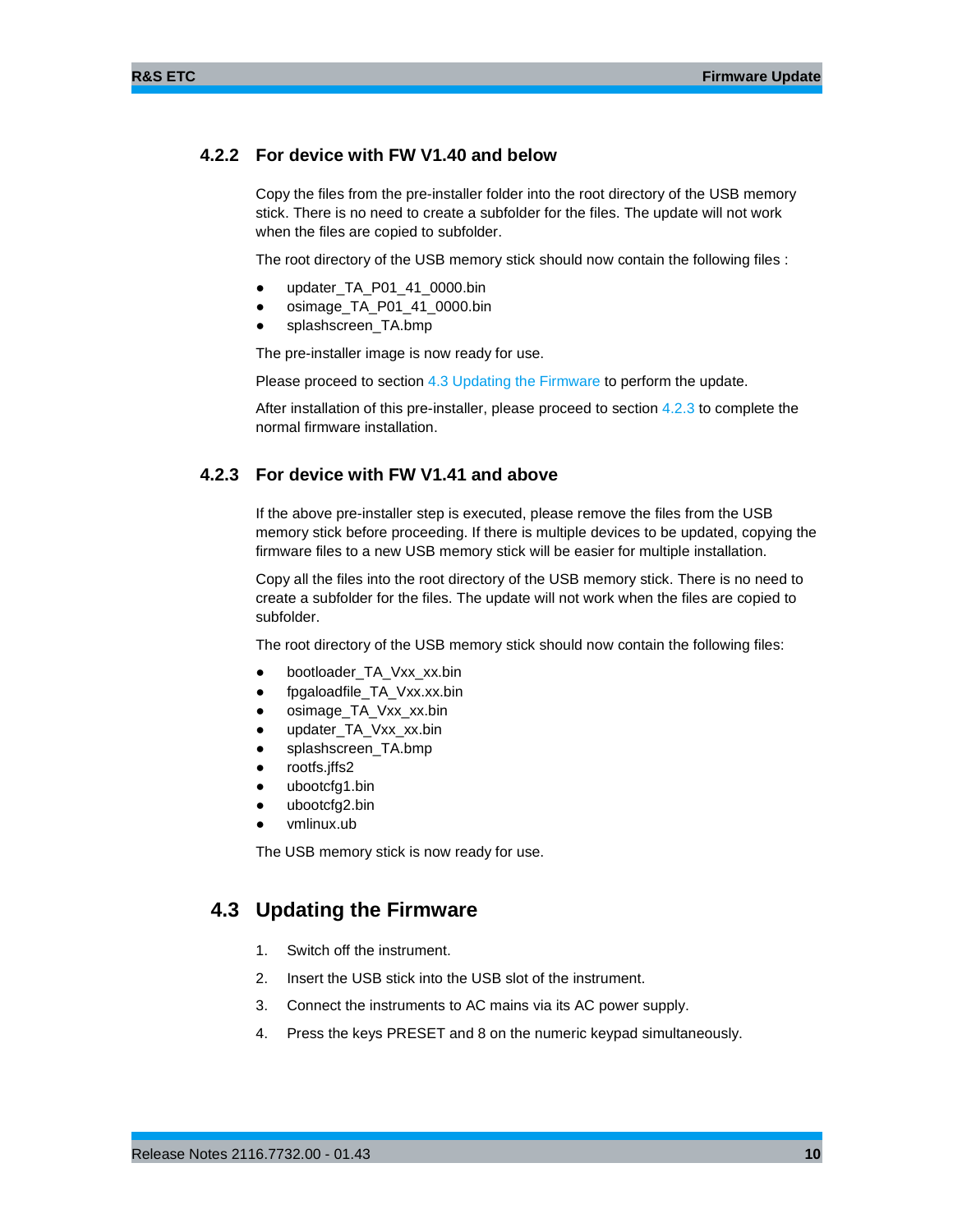

5. Keep the PRESET and 8 keys pressed for at least 2 seconds after the startup screen has appeared on the screen.



6. Release the PRESET and 8 keys. The R&S ETC will continue its booting process and after a couple of seconds the following information will appear on the screen:

\_\_\_\_\_\_\_\_\_\_\_\_\_\_\_\_\_\_\_\_\_\_\_\_\_\_\_\_\_\_\_\_\_\_\_\_\_\_\_\_\_\_\_\_\_\_\_\_\_\_\_\_\_\_\_\_\_\_\_\_\_\_\_\_\_\_\_\_\_

\_\_\_\_\_\_\_\_\_\_\_\_\_\_\_\_\_\_\_\_\_\_\_\_\_\_\_\_\_\_\_\_\_\_\_\_\_\_\_\_\_\_\_\_\_\_\_\_\_\_\_\_\_\_\_\_\_\_\_\_\_\_\_\_\_\_\_\_\_

#### **Instrument Firmware Update**

Searching for firmware update (updater\_\*.bin)

.. …Found \ Storage Card \ updater ETC\_ …….bin

…OK

Checking updater \_ETC\_.......bin: … OK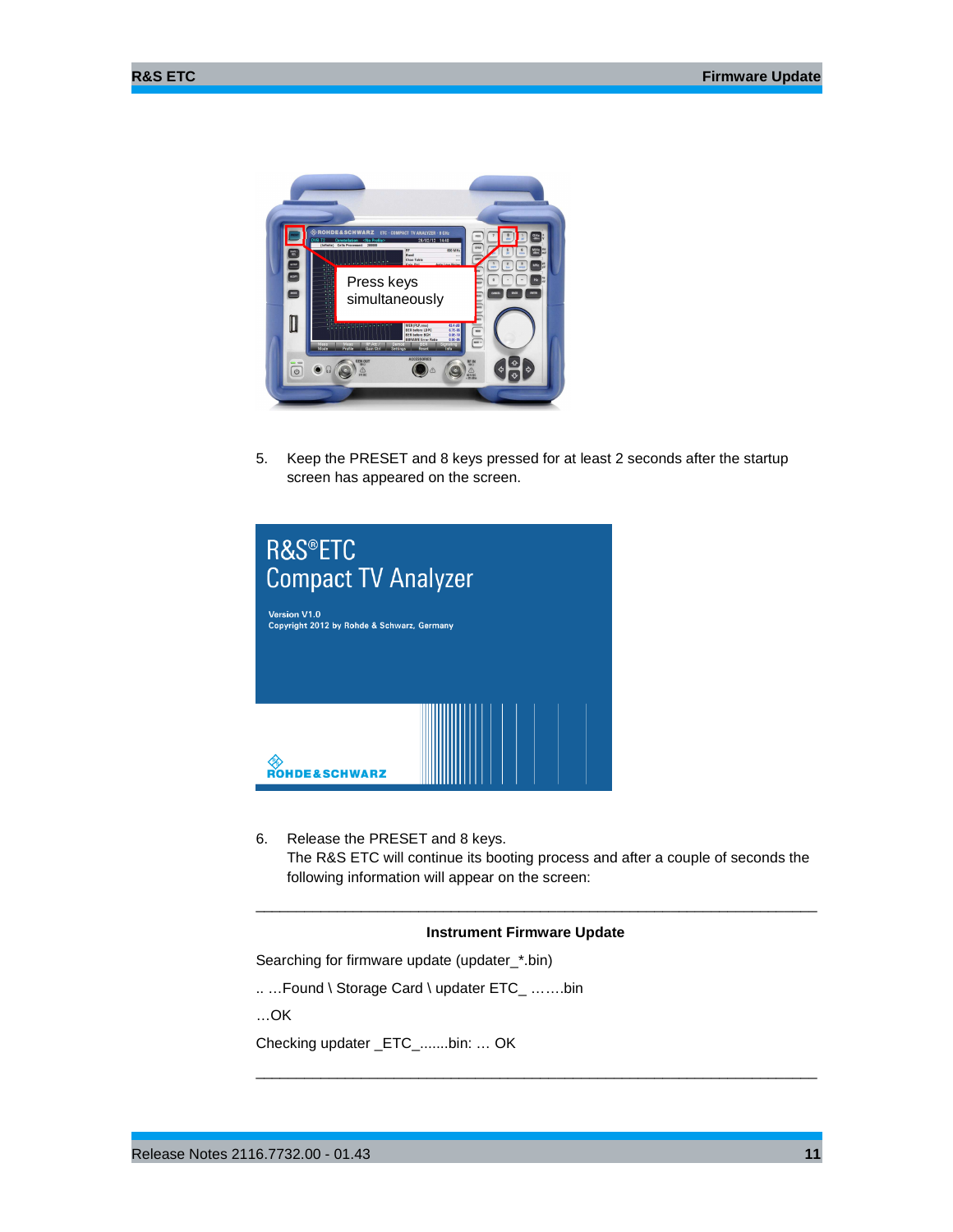Update instrument to software version …

Press [ENTER] to update the firmware.

 Press [CANCEL] to abort firmware updating. \_\_\_\_\_\_\_\_\_\_\_\_\_\_\_\_\_\_\_\_\_\_\_\_\_\_\_\_\_\_\_\_\_\_\_\_\_\_\_\_\_\_\_\_\_\_\_\_\_\_\_\_\_\_\_\_\_\_\_\_\_\_\_\_\_\_\_\_\_

7. Press ENTER to start the firmware update process. The instrument will perform the firmware update. This will take about 5~10 minutes depending if the MPEG firmware need to be installed.

The progress of the update will be displayed in a sequence of messages on the screen.

**Notice:** Do not switch the instrument off during the update process in order to avoid data corruption of the internal flash memory!

8. As soon as the firmware update is completed, the R&S ETC will display the following message at the bottom of the screen:

Firmware updating is successfully completed.

**\_\_\_\_\_\_\_\_\_\_\_\_\_\_\_\_\_\_\_\_\_\_\_\_\_\_\_\_\_\_\_\_\_\_\_\_\_\_\_\_\_\_\_\_\_\_\_\_\_\_\_\_\_\_\_\_\_\_\_\_\_\_\_\_\_\_\_\_\_**

 Please switch off the instrument. **\_\_\_\_\_\_\_\_\_\_\_\_\_\_\_\_\_\_\_\_\_\_\_\_\_\_\_\_\_\_\_\_\_\_\_\_\_\_\_\_\_\_\_\_\_\_\_\_\_\_\_\_\_\_\_\_\_\_\_\_\_\_\_\_\_\_\_\_\_**

9. Switch the instrument off and on again. The R&S ETC will boot with the new firmware version.

### **4.4 Loading the Default Files**

The new firmware contains additional default files (channel tables, measurement profiles, limit tables, limit lines, cable models, transducers and standards). To load these default files, reset the R&S ETC to the factory settings. The reset to the factory settings deletes or overwrites all data sets and screenshots which you have previously stored on the instrument. The same holds true for all channel tables, measurement profiles, limit tables, limit lines, cable models, transducers, and standards which you have created or modified. Therefore make sure to create a backup with the R&S ETC View PC software of all data sets before calling the "Reset to Factory Settings" function. After the reset to the factory settings, you can reload all your data sets using the R&S ETC View PC software.

#### **To load the additional default files**

- 10. Create a backup with the R&S ETC View PC software of all data sets.
- 11. Reset the R&S ETC to the factory settings.

All default files are loaded.

12. Reload all your data sets using the R&S ETC View PC software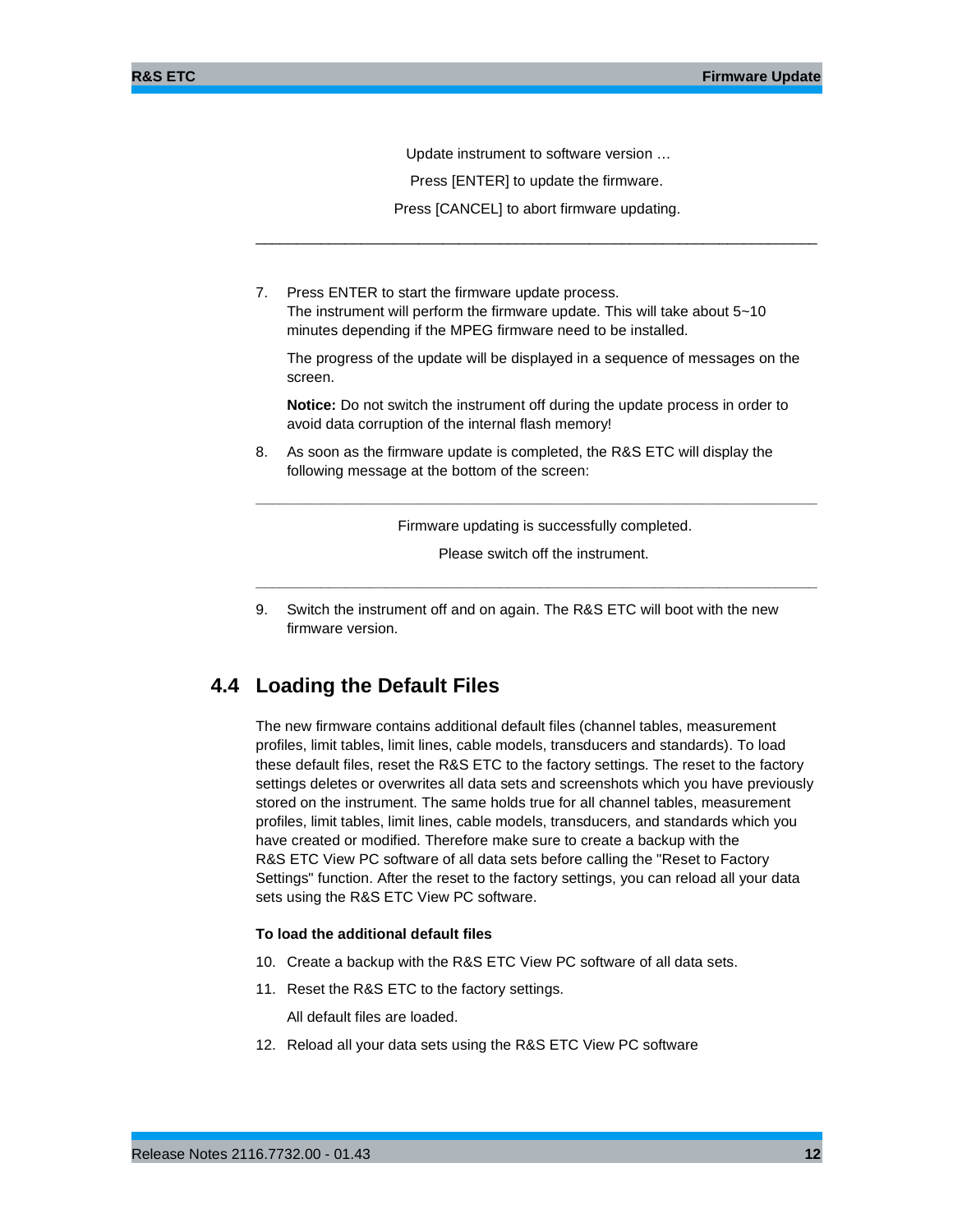# **5 R&S ETC View Installation**

For details on the installation refer to the R&S ETC View Manual.

Note : If ETC View V1.10 or below has been installed, please manually removed it manually prior to the installation of ETC View V1.20 or higher. If ETC View V1.20 or higher is installed, you do not have to manually uninstalled the software prior to installation of ETC View V1.20 or higher.

# **5.1 System Requirements**

The minimum system requirements are the following:

- Pentium<sup>©</sup> processor or equivalent at 133 MHz or higher
- 64 MB free memory space
- 50 MB free hard disk space
- Display resolution SVGA (800 x 600)
- One free communications port (LAN or USB)
- Windows<sup>®</sup> XP/Vista/7 operating system